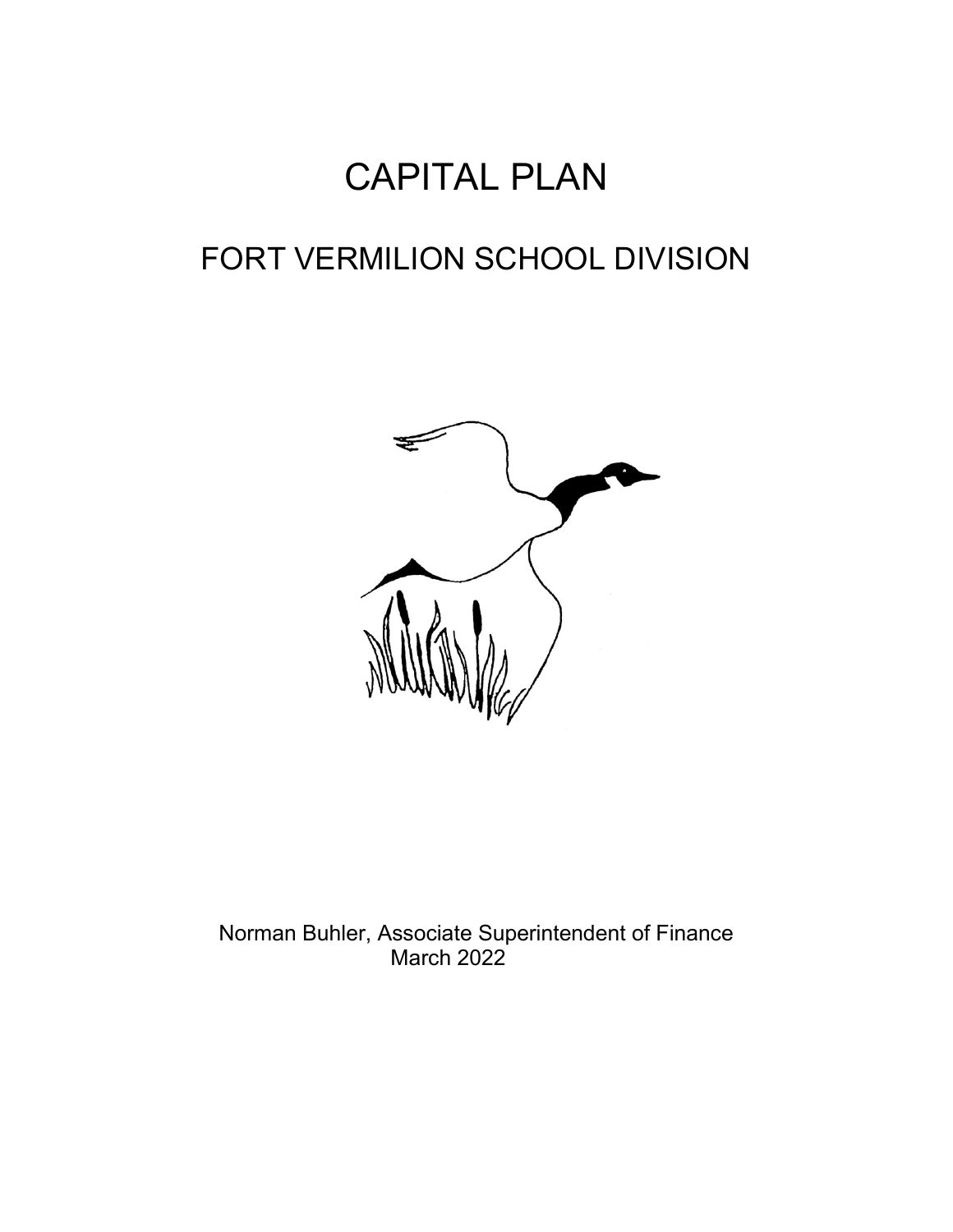### **FORT VERMILION SCHOOL DIVISION THREE YEAR CAPITAL PLAN 2023 – 2026**

Project and Priority:

### **1. Florence MacDougall Community School Modernization**

Florence MacDougall Community School was originally constructed in 1982 with three additions occurring in 1992, 1997 and 2015. The school is a ECS to Grade 3 configuration. Currently we have an enrolment of 333 students in a 573 capacity school.

We are requesting a full modernization of the school. Currently we have 14 portable/modular units attached to the school. The school was not originally designed to have this many additional classrooms added to the core of the building. Due to this it is not able to efficiently handle the influx of student population and provide the required spaces for student programming. A copy of the facility report has been attached to support the request.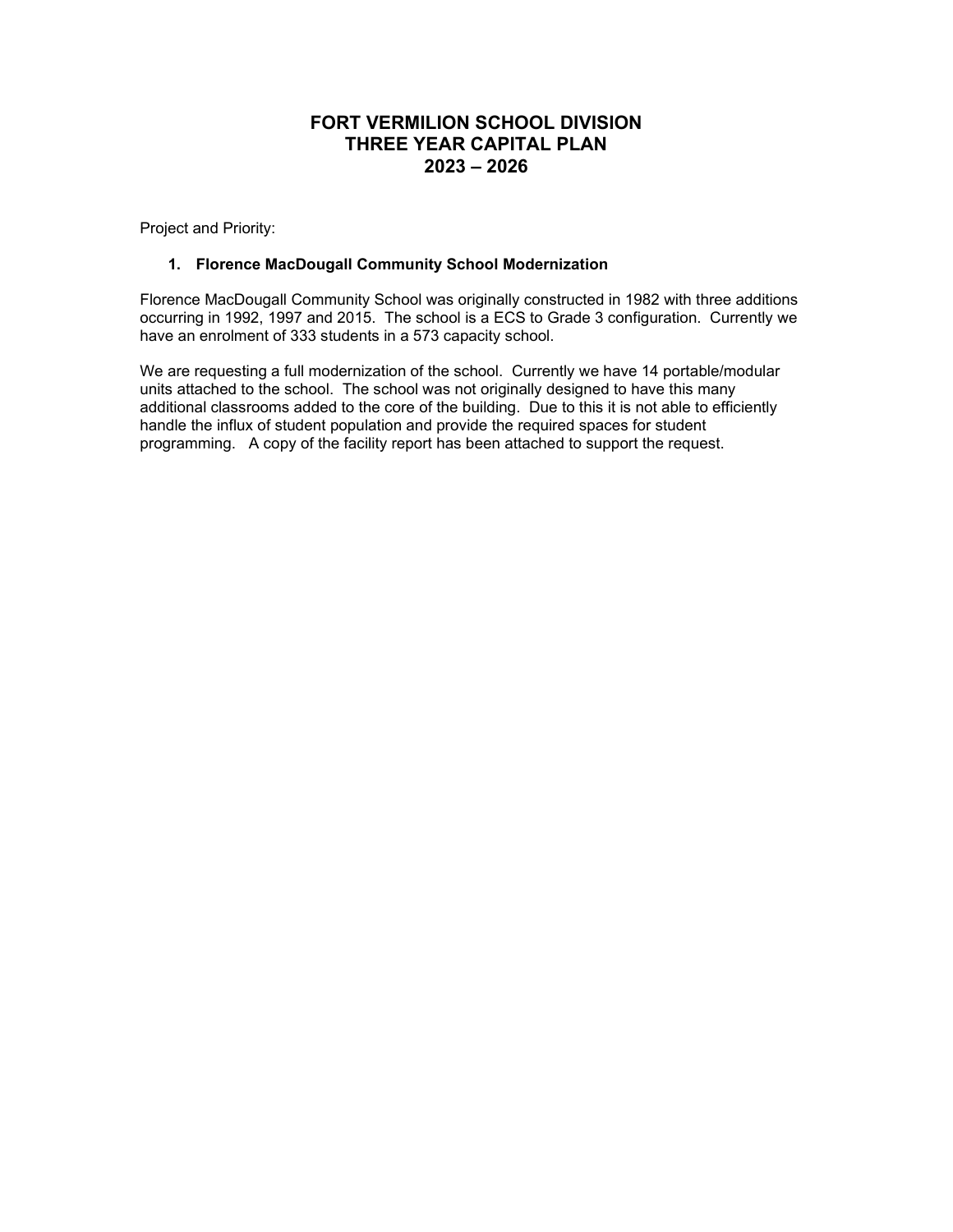# FORT VERMILION SCHOOL DIVISION FLORENCE MACDOUGALL COMMUNITY SCHOOL

10802 Rainbow Blvd, High Level, AB T0H 1Z0



| Year Built:                                              | 1982 - Original Building                                                                        |
|----------------------------------------------------------|-------------------------------------------------------------------------------------------------|
| Additions:                                               | 1992 - Addition (4 portables)<br>1997 - Addition (6 portables)<br>2015 - Addition (2 Portables) |
| Grades Served:                                           | K-3                                                                                             |
| Permanent Classrooms:                                    | 10                                                                                              |
| Portable Classrooms:                                     | 13                                                                                              |
| Gross Area:                                              | 4,350.5 $m2$                                                                                    |
| Capacity:                                                | 537                                                                                             |
| Enrolment:                                               | 494                                                                                             |
| Utilization:                                             | 92.0%                                                                                           |
| Instructional Program:                                   | Basic academics plus computers, science, music, art,<br>languages.                              |
| <b>Building Deferred Maintenance:</b><br>(Oct. 21, 2011) | \$886,500.00                                                                                    |
| Building FCI: (Oct. 21, 2011)                            | 7.18% (Good)                                                                                    |
| Site Deferred Maintenance:                               | N/A                                                                                             |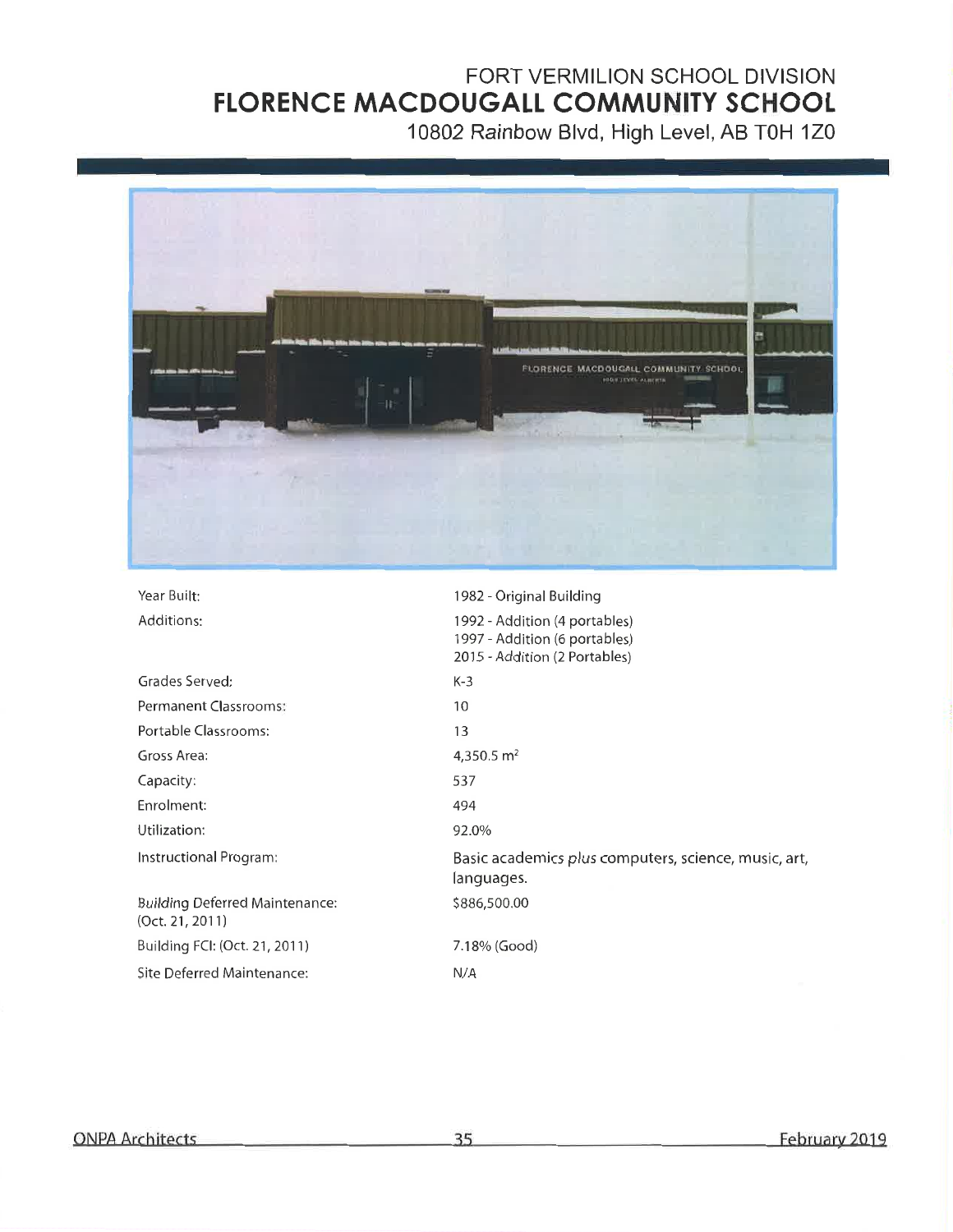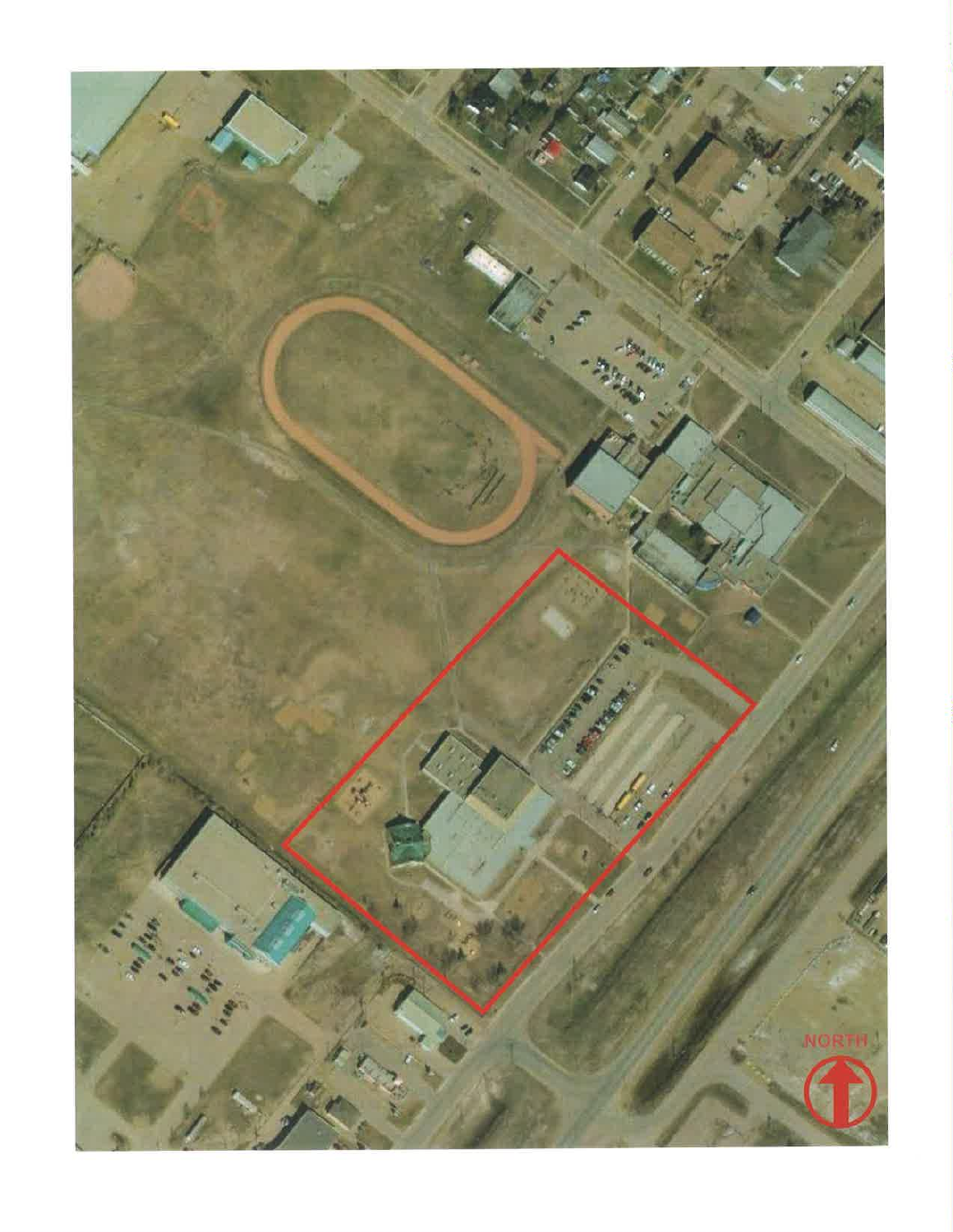

Student drop off is congested and a safety concern. The planned bus area and subsequent reconfiguration of the dropoff area will address this issue.



The lack of pull out spaces requires that desks and teaching locations are in offices, the library, staff room, and corridors.



The front entrance can see considerable congestion due to El and ECS students using it for exiting.



Supervision and lighting level is an issue on the North side of the modular classrooms.



Pooling occurs on the site at the South modulars during spring thaw. Lighting levels should also be improved in this area.



The school has a large central core of instructional spaces with no natural lighting or ventilation.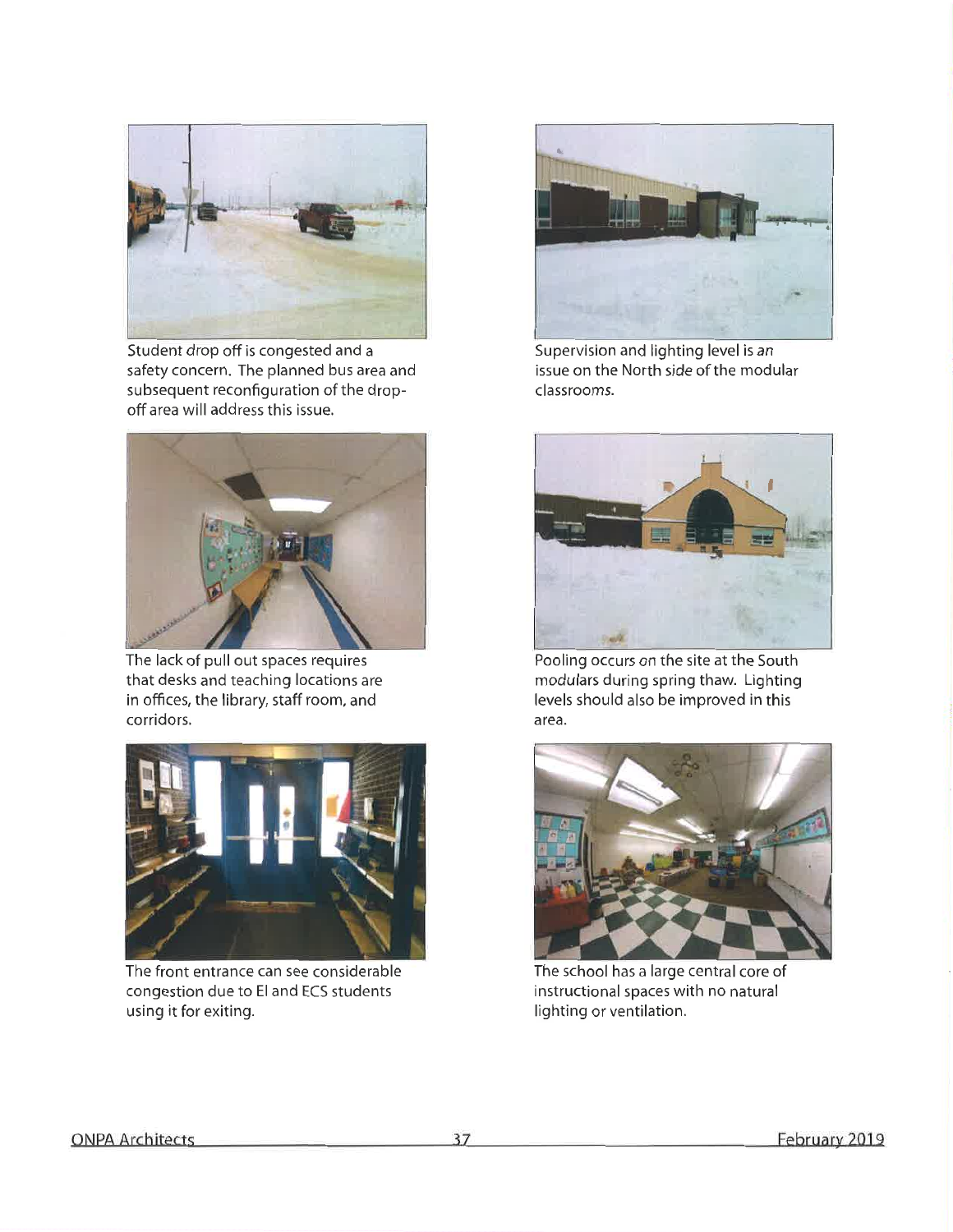# **SUMMARY STATEMENT**

Collaboration and support space is required for all students. Site circulation requires reconfiguration to address congestion and safety concerns for student drop-off areas.

### **OBSERVATIONS AND COMMENTS**

- 1. Site Circulation: Bus circulation is acceptable but the student dropoff areas are congested and a safety concern. Parents will park in staff parking areas or students are dropped off on the front street and have to cross traffic to access the school.
- 2. Site Supervision: Site supervision is an issue along the North side of the modular classrooms. Lighting also needs to be improved on both sides of the North modulars and at the staff parking area.
- 3. Site Drainage: There is pooling at the South modulars with lots of ice at the entrances.
- 4. Informal / Small Group Learning Spaces: There is a deficiency of break out and counselling spaces for smaller group work. Classrooms and the staff room are being used for pull out space.
- 5. Storage: It was noted that there was a lack of storage space within the school and an exterior shed was used.
- 6. Community Use: It was noted that the lack of change rooms can be an issue for community use. The school also lacks adequate secure lock-off points to control community access to school spaces during after-hours use.
- 7. Administration Space / Staff Washrooms: It was noted that there were not enough staff washrooms for the size of staff. A review of the building code confirmed that 4 stalls (2 for each gender) met the building code. However, due to the inequality of male / female staff numbers and the need to use the facilities between classes puts considerable strain on the female washrooms. There is a deficiency in administration spaces like conference and meeting spaces.
- 8. Natural Light / Ventilation: The planning of the school has a large central core of instructional spaces and the lack of natural light in these areas was noted. It was also noted that the classrooms along the South side of the school have small windows that have failed are dirty between the glass panes.
- 9. Main Entrance: El and ECS students use the main entrance to the school which causes congestion on entering the school.

10. Washroom Fixtures: existing school: 14 male / 15 female

code requirement: 9 male / 11 female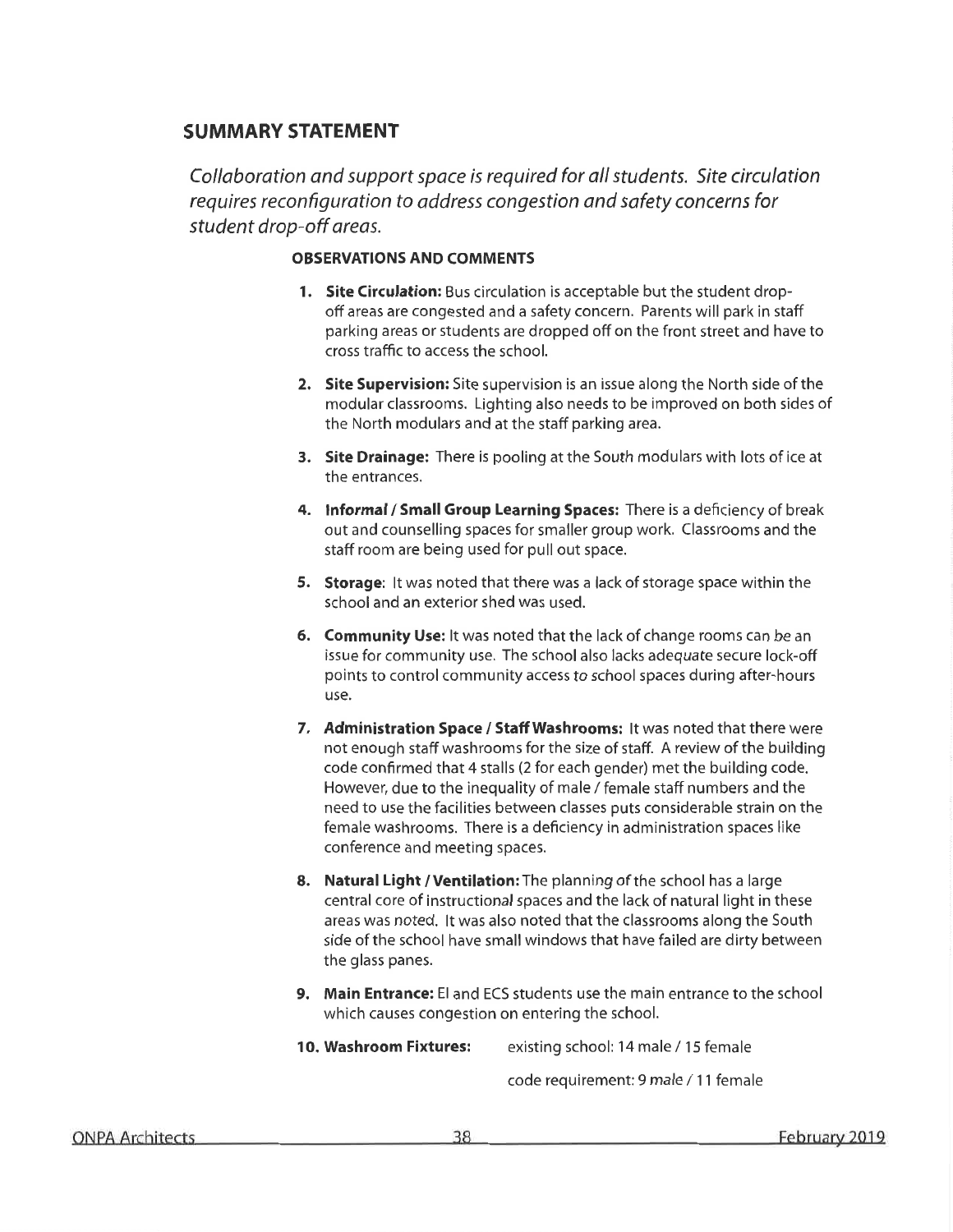### **RECOMMENDATIONS**

- 1. Site Circulation: The largest issue of student drop off congestion and safety is being addressed through the planned bus area between the three school sites.
- 2. Informal / Small Group Learning **Spaces:** The central core of the school can be reconfigured to provide additional collaboration spaces. This would be accomplished by reconfiguring the existing E.I. Dramatic Play room, Classroom 138, and Library and creating an interconnected learning commons with associated break out spaces, small counselling areas, and alcoves where small group learning could take place.
- 3. Natural Lighting: The existing windows in the South classrooms could be replaced and enlarged to introduce additional natural light and ventilation.
- 4. Community Use: Additional lock-off points can be introduced to provide better security during after hours community use.

### **RECAPP RECOMMENDATIONS 2018 - 2023** (Lifecycle Replacement)

### 1. Exterior:

- Replace metal fascia as required throughout building.
- Replace metal doors at main entrance.
- Replace metal roofing.

### 2. Interior:

- $\bullet$ Replace wall tile in all washrooms.
- Replace suspended acoustic tile throughout school.

### 3. Mechanical:

- Replace shower in gym office. ä,
- Replace drinking fountains. ۰
- Replace washroom fixtures. ä.
- Replace domestic water valves. ¥,
- Replace domestic water recirc. pump. ٠
- ٠ Replace furnaces.
- ¥ Replace air handling units.
- Replace return fans. ä
- Replace hot water distribution system.  $\ddot{\phantom{a}}$
- Replace humidifiers. ¥
- Replace entrance heaters. ¥
- 

### 4. Electrical:

- Replace main distribution.
- Replace emergency generator.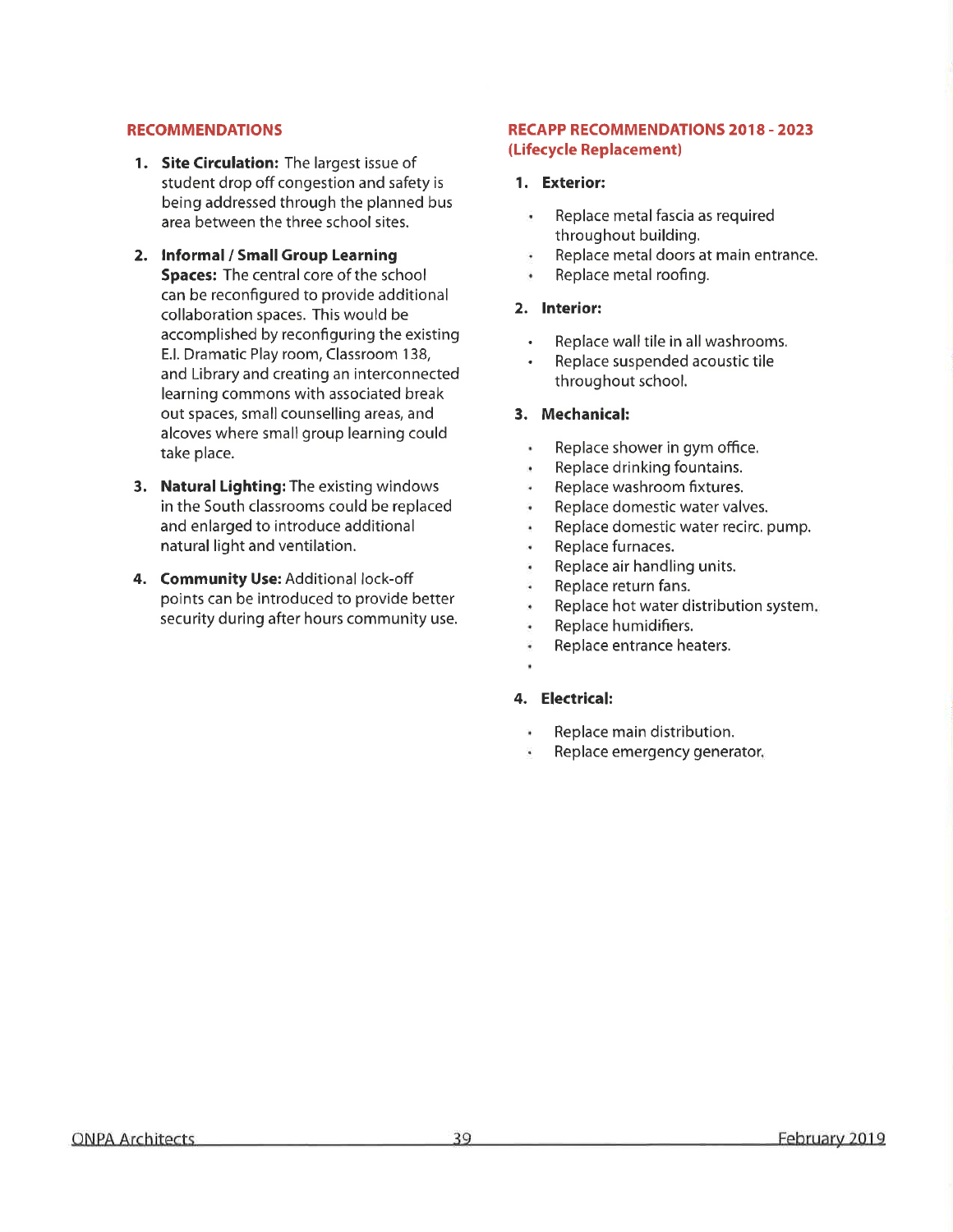### **AREA COMPARISON CHART**

### FLORENCE MACDOUGALL COMMUNITY SCHOOL **GRADES K-3**

|                             | <b>Existing School</b><br>(537 Capacity) |                   |  | <b>Provincial Guidelines</b><br>(550 Capacity K-6 School) |                   | Variance |
|-----------------------------|------------------------------------------|-------------------|--|-----------------------------------------------------------|-------------------|----------|
|                             | <b>Instructional Space</b>               | <b>Total Area</b> |  | <b>Instructional Space</b>                                | <b>Total Area</b> |          |
|                             | 22 Classrooms                            | 1471.3            |  | 16 Classrooms @ 80m2                                      | 1280              | 191.3    |
|                             | 1 Science Classrooms                     | 119.9             |  | 2 Science Classrooms @ 95m2                               | 190               | (70.1)   |
|                             | 1 Large Ancillary (Kindergarten)         | 142.3             |  | 1 Large Ancillary @ 130m2                                 | 130               | 12.3     |
|                             | 0 Small Ancillary                        |                   |  | 3 Small Ancillary @ 90m2                                  | 270               | (270.0)  |
|                             | 0 Information Services                   |                   |  | 0 Information Services @ 115m2                            | $\theta$          | 0.0      |
|                             | 1 Gymnasium                              | 450.1             |  | 1 Gymnasium                                               | 430               | 20.1     |
|                             | 2 Gym Storage                            | 38,3              |  | 0 Gym Storage                                             | 43                | (4.7)    |
|                             | 1 Library                                | 154.1             |  | 1 Library                                                 | 220               | (65.9)   |
|                             | Subtotal:                                | 2375.9            |  | Subtotal:                                                 | 2563              | (187, 1) |
|                             |                                          |                   |  |                                                           |                   |          |
|                             | <b>Total Instructional</b>               | 2375.9            |  | <b>Total Instructional Area:</b>                          | 2563              | (187.1)  |
|                             | <b>Number of Instructional Spaces:</b>   | 28                |  | Number of Instructional Spaces:                           | 24                | 4        |
|                             | Non-Instructional Space                  | <b>Total Area</b> |  | Non-Instructional Space                                   | <b>Total Area</b> |          |
|                             | Admin/Staff Areas                        | 238.9             |  | Admin/Staff Areas                                         | 307               | (68.1)   |
|                             | Wrap Around & Collaboration Space        | 17.3              |  | Wrap Around & Collaboration Space                         | 30                | (12.7)   |
|                             | Mechanical & Meter Rooms                 | 197.3             |  | Mechanical & Meter Rooms                                  | 162               | 35.3     |
|                             | Recycle Room (LEED)                      | 0.0               |  | Recycle Room (LEED)                                       | 11                | (11.0)   |
|                             | Physical Education                       | 69.3              |  | Physical Education                                        | 70                | (0.7)    |
|                             | Circulation                              | 0.0               |  | Circulation                                               | $\Omega$          | 0.0      |
|                             | Wall Area                                | 0.0               |  | Wall Area                                                 | $\mathbf 0$       | 0.0      |
|                             | Storage                                  | 98.1              |  | Storage                                                   | 90                | 8.1      |
|                             | Washrooms                                | 136.8             |  | Washrooms                                                 | 66                | 70.8     |
|                             | Accessible Washroom Facility             | 9.3               |  | Accessible Washroom Facility                              | 12                | (2.7)    |
|                             | Flexible Space                           | 0.0               |  | Flexible Space                                            | 132               | (132.0)  |
|                             | Wiring Network                           | 0.0               |  | Wiring Network                                            | 30                | (30.0)   |
|                             | <b>Total Non-Instructional</b>           | 766.9             |  | <b>Total Non-Instructional</b>                            | 910               | (143.1)  |
|                             |                                          |                   |  | <b>Total Area</b>                                         | 3473              | (330.2)  |
| <b>Total Area</b><br>3142.8 |                                          |                   |  |                                                           | 8.04              |          |
| Area per Student<br>n/a     |                                          |                   |  | Area per Student                                          |                   |          |

NOTES: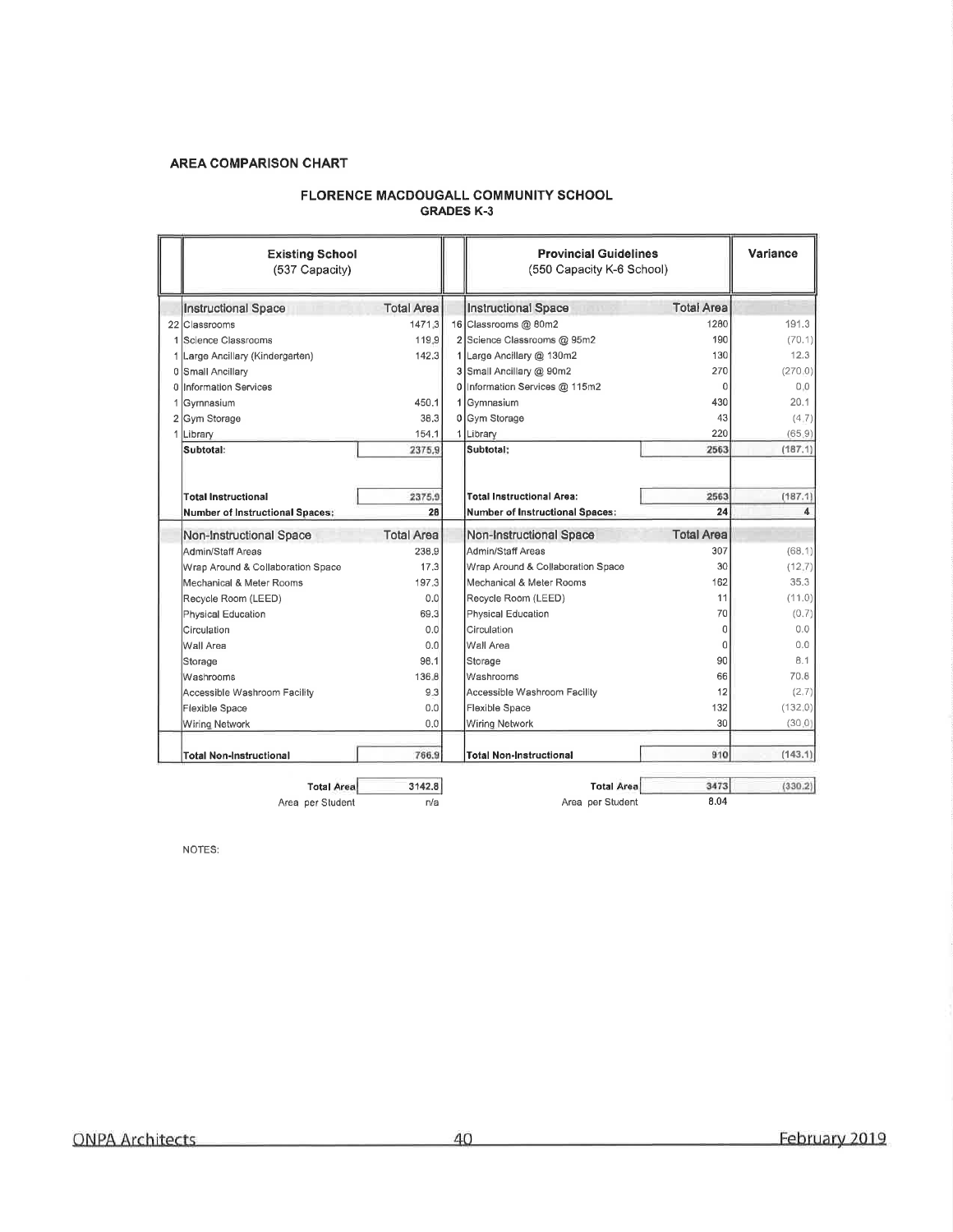

School Floor Plan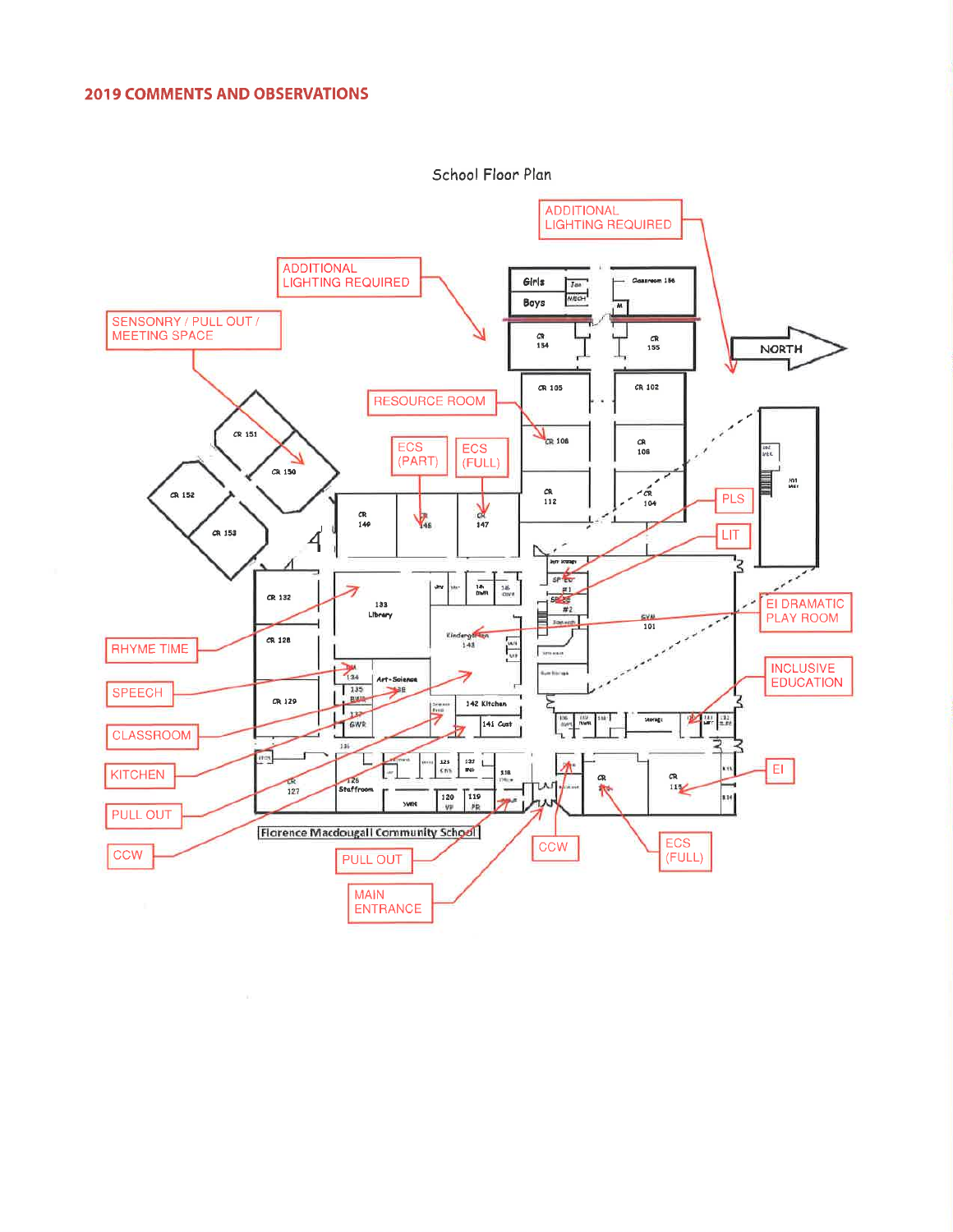### **2. Sand Hills Elementary School Modernization**

Sand Hills Elementary School was originally constructed in 1976 with one addition occurring in 2008. The school is a ECS to Grade 3 configuration. Currently we have an enrolment of 329 students in a 445 capacity school.

We are requesting a full modernization of the school. Currently we have 10 modular units attached to the school. The school was not originally designed to have this many additional classrooms added to the core of the building. Due to this it is not able to efficiently handle the influx of student population and provide the required spaces for student programming. A copy of the facility report has been attached to support the request.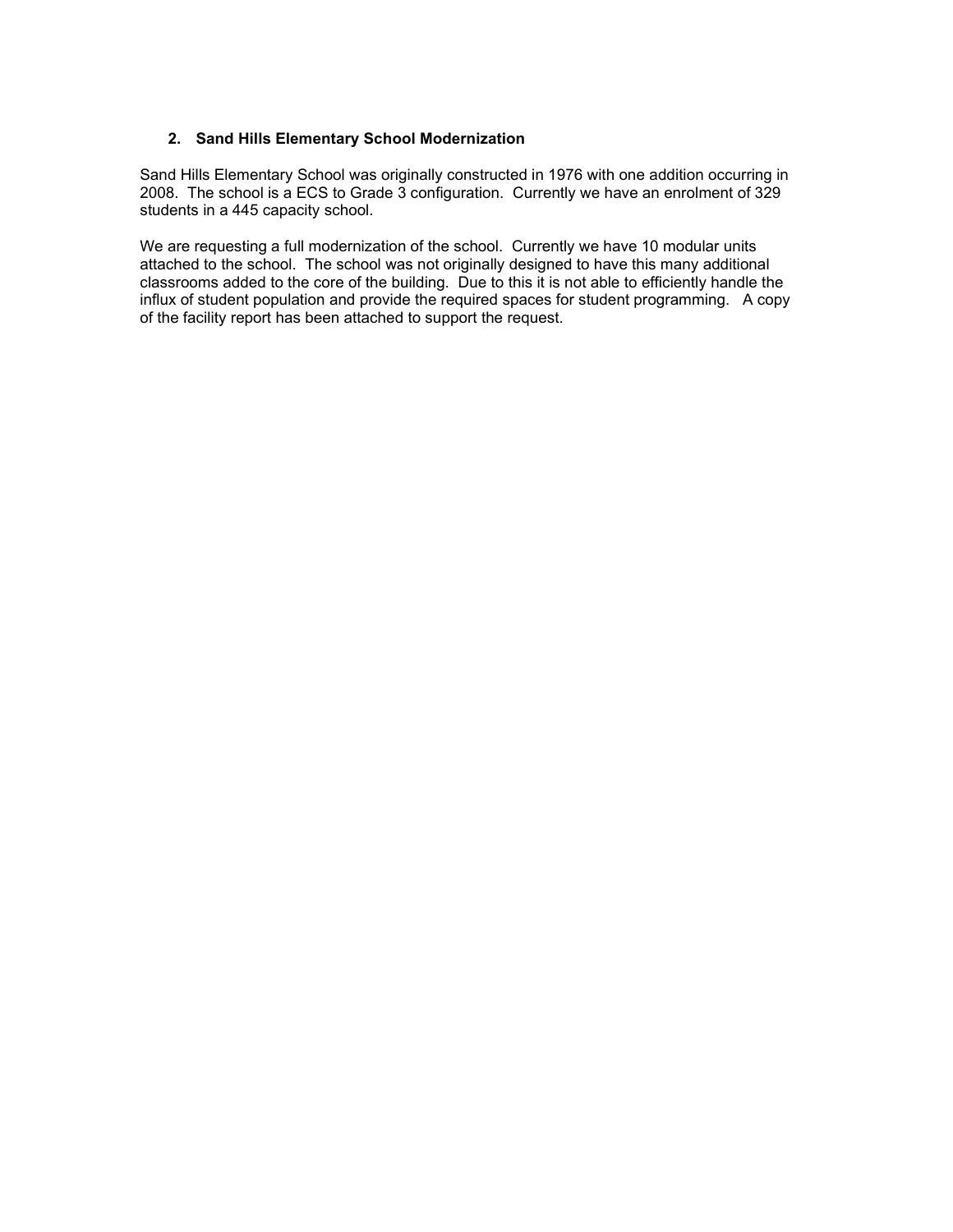# FORT VERMILION SCHOOL DIVISION SANDHILLS ELEMENTARY SCHOOL

10202 94 Ave, La Crête, AB T0H 2H0



| Year Built:                                              | 1976 - Original Building                                                  |
|----------------------------------------------------------|---------------------------------------------------------------------------|
| Additions:                                               | 2008 - Addition (10 Portables)                                            |
| Grades Served:                                           | $K-3$                                                                     |
| Permanent Classrooms:                                    | 9                                                                         |
| Portable Classrooms:                                     | 9                                                                         |
| Gross Area:                                              | $3,571.97 \text{ m}^2$                                                    |
| Capacity:                                                | 418                                                                       |
| Enrolment:                                               | 301                                                                       |
| Utilization:                                             | 72.0%                                                                     |
| Instructional Program:                                   | Basic academics plus computers, music, art and special<br>needs programs. |
| <b>Building Deferred Maintenance:</b><br>(Oct. 21, 2011) | \$716,850.00                                                              |
| Building FCI: (Oct. 21, 2011)                            | 7.86% (Good)                                                              |
| Site Deferred Maintenance:                               | N/A                                                                       |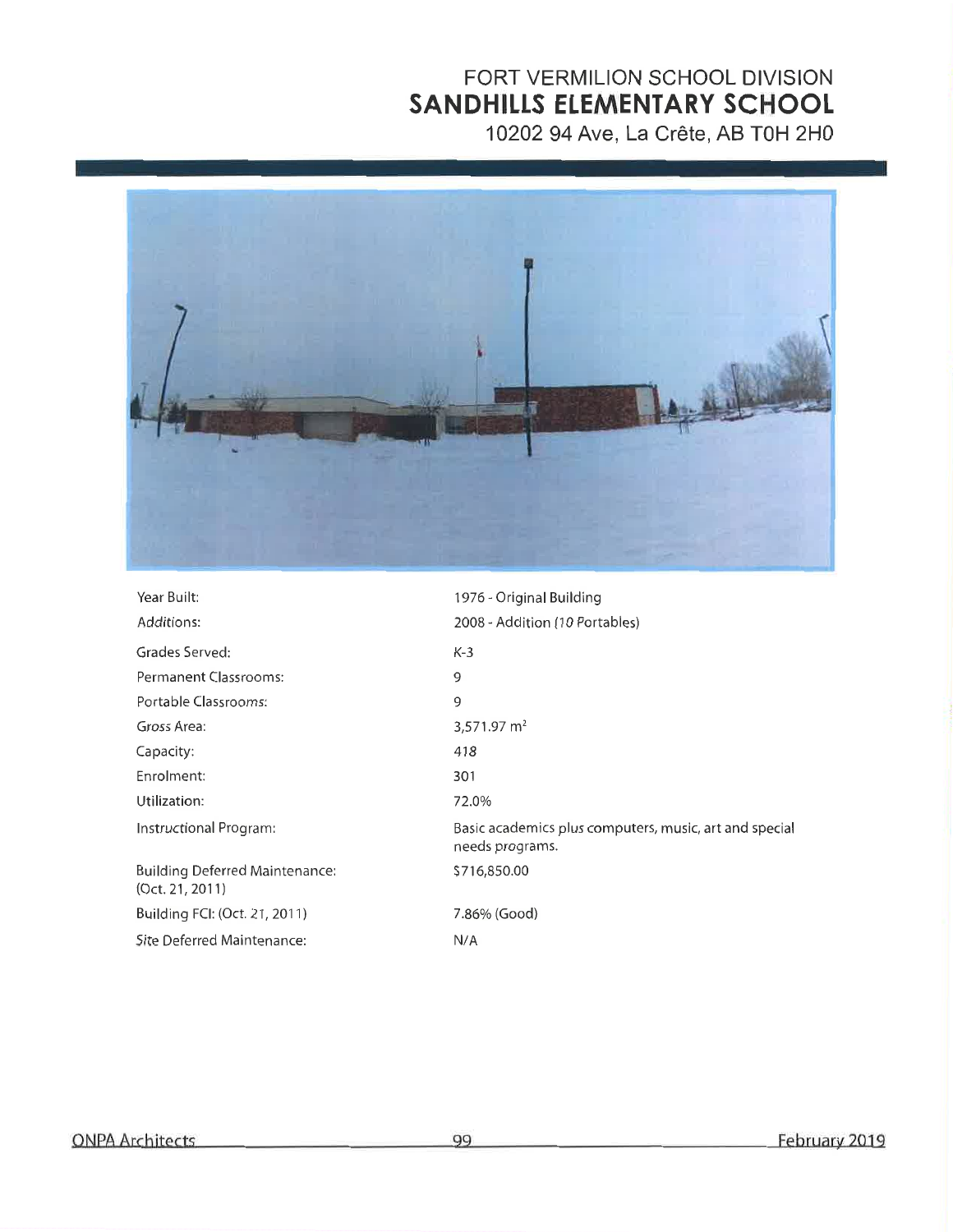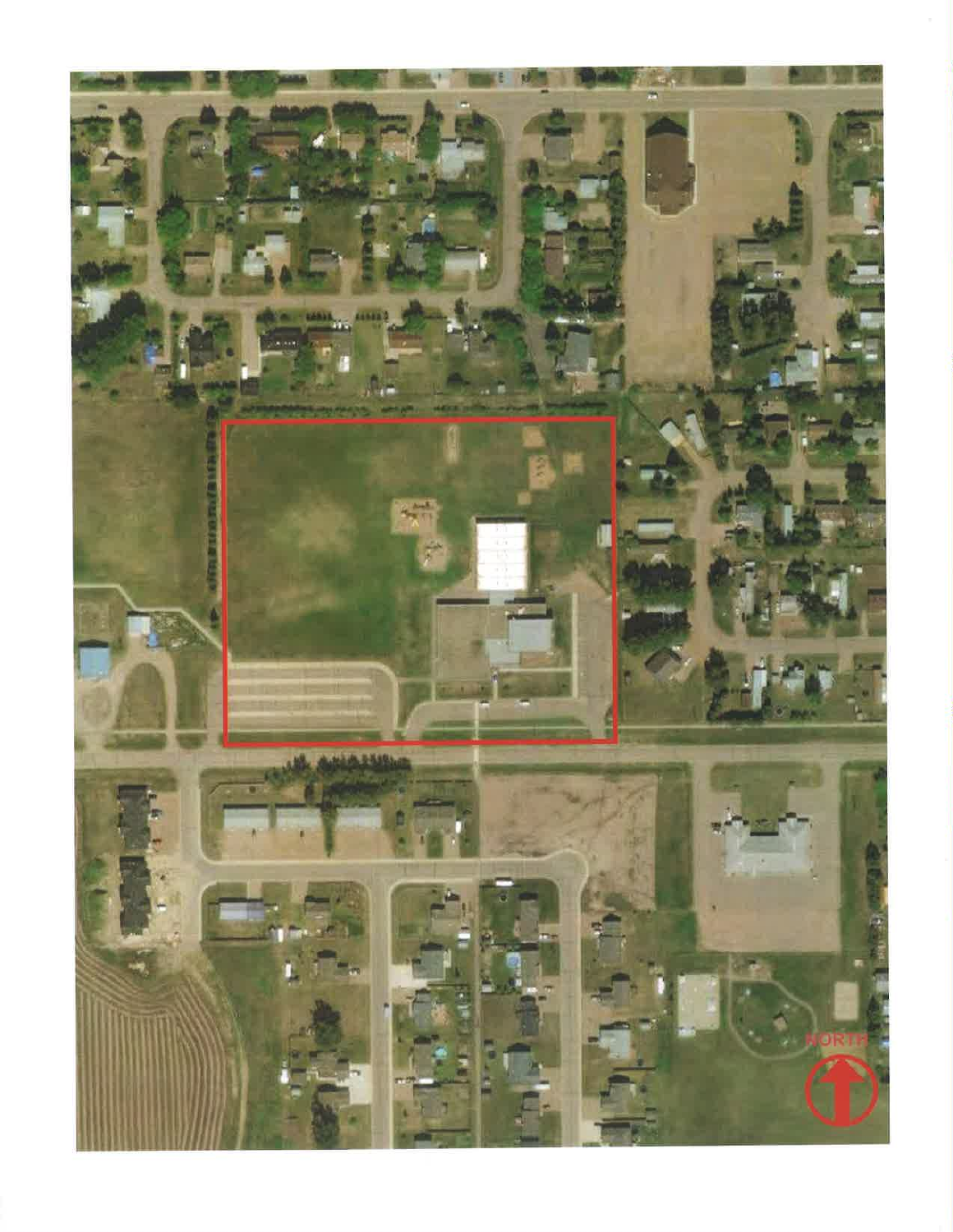

Noise transfer is an issue between classrooms 105 and 102 due to the stage opening being infilled.



Upgrades are required in the washrooms to meet current barrier-free guidelines.



There is a lack of break out spaces and small group work areas. An existing classroom is used to provide areas.



Accessibility to classroom 105 is an issue due to the space being the former stage.



A request for funding has been made to expand the play area. It was noted that the play structures are not well suited to high needs students.



There is a deficiency of administration space with a lack of conference and counselling spaces.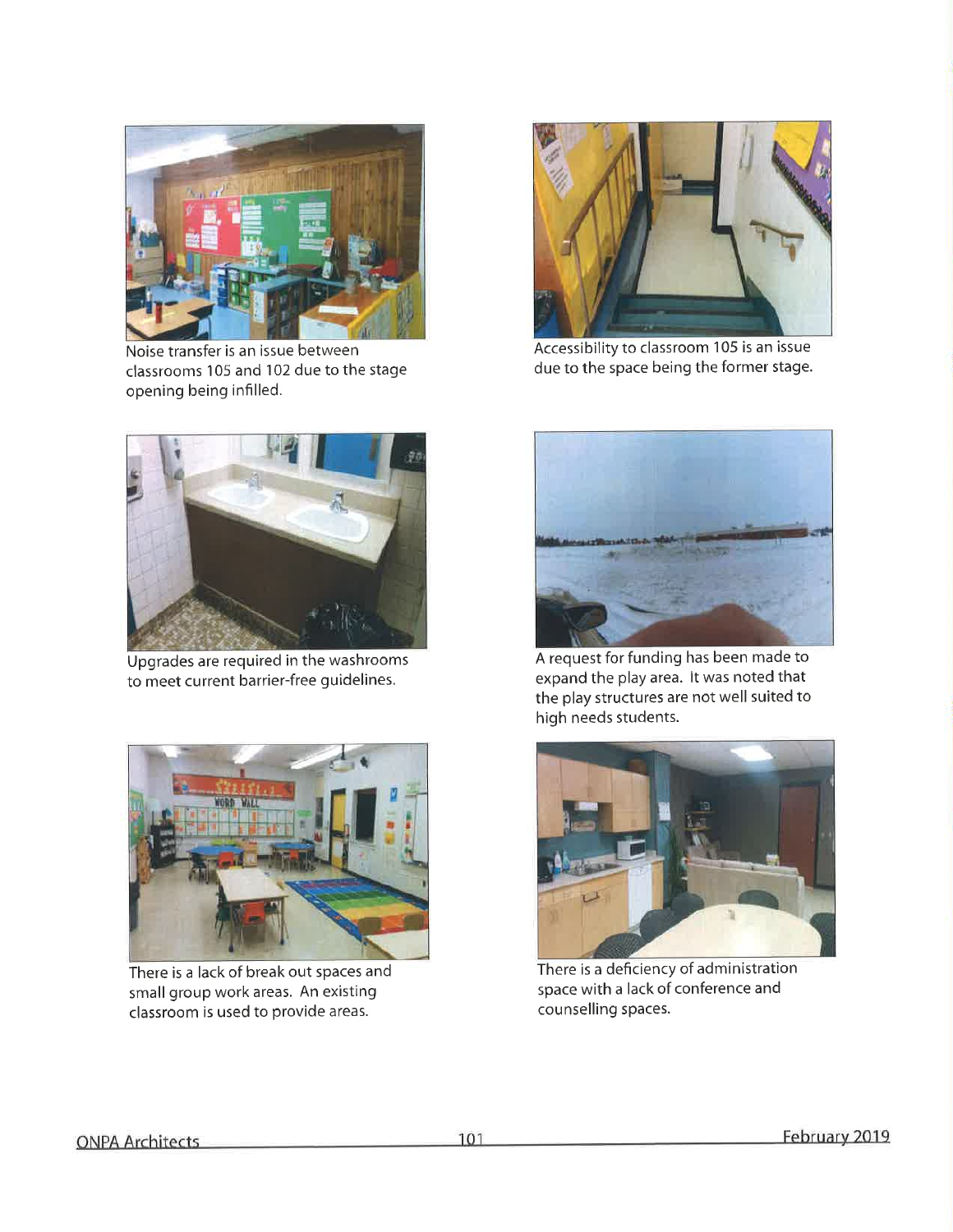# **SUMMARY STATEMENT**

Ancillary rooms are being used as classrooms due to the number of ECS classes in the school. There is a deficiency of instructional spaces as well as flex space and break out areas for small group teaching.

### **OBSERVATIONS AND COMMENTS**

1. Site Circulation: The site circulation is adequate due to the additional parking and the shared bus area with Ridgeview School.

Ponding is an issue on the playground during spring thaw for approximately 2 to 3 weeks.

The play structures are congested due to the number of students. Funding has been made for additional play structures. Currently the congestion is addressed by scheduling.

- 2. Supervision Issues: Supervision is not an issue throughout the school. A minor issue is at the accessible ramp in the modular classroom link.
- 3. Circulation: Vestibules are congested, specifically the link entrance for the modular classrooms.
- 4. Instruction Areas: The classrooms along the South side of the school have little natural light. The classrooms in the central core of the school have no natural light or ventilation.
- 5. Administration Areas: Supervision of the main entrance from the administration area is an issue and the configuration of the administration desk is an issue for smaller students.

There is a deficiency in administration spaces, specifically staff washrooms, conference room, and counselling areas.

- 6. Barrier-Free Accessibility: Upgrades are required to the sinks and stalls in the washrooms to meet current accessibility guidelines.
- 7. Informal / Small Group Learning Spaces: The school lacks break out spaces for learning in various group sizes.

Flex space is also required in the school for informal gathering and teaching.

8. Gymnasium: The gymnasium suffers from high reverberation and no sound absorption which makes education delivery difficult.

A divider curtain would allow for an increase in physical education programming for students.

9. Washroom Fixtures: existing school: 11 male / 11 female

code requirement: 7 male / 9 female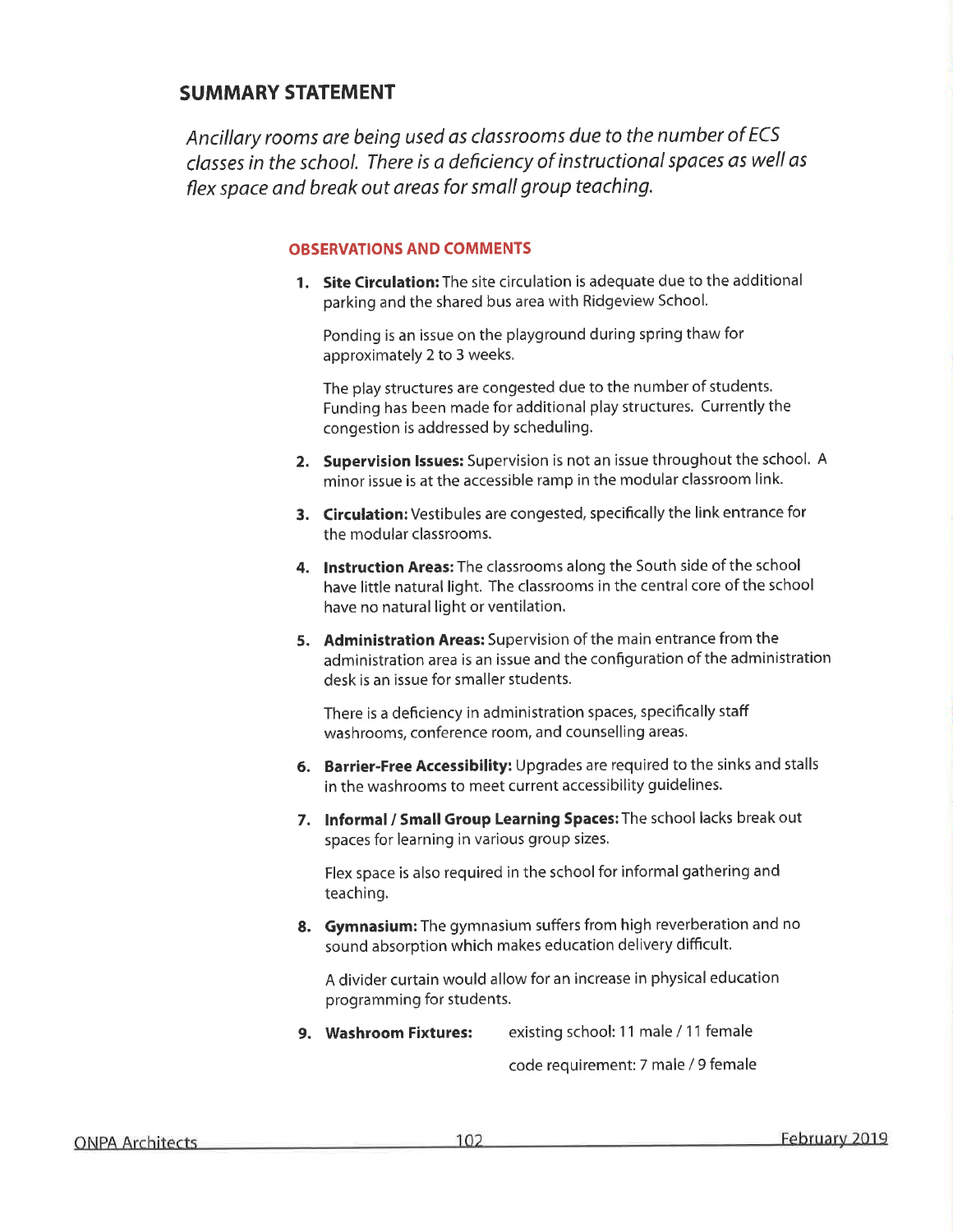### **RECOMMENDATIONS**

1. Gymnasium: Provide acoustic panels in the gymnasium to address reverberation issues.

Provide a gymnasium divider curtain to improve flexibility in programming for students.

- 2. Barrier-Free Accessibility: Upgrade washrooms to meet current accessibility quidelines.
- 3. Informal / Small Group Learning Spaces: Informal and small group gathering spaces are required in the school to accommodate a variety of learning group sizes.
- 4. Administration Area: Work is underway to reconfigure parts of the administration area to incorporate a special needs washroom.

### **RECAPP RECOMMENDATIONS 2018 - 2025** (Lifecycle Replacement)

### 1. Exterior:

- Replace joint sealant.  $\bullet$
- Replace portions of roofing as indicated.  $\hat{\bullet}$

### 2. Interior:

- Replace toilet partitions.  $\ddot{\phantom{0}}$
- Replace wall tile in washrooms.  $\ddot{\phantom{a}}$
- Replace resilient flooring.  $\bullet$
- Replace carpet.  $\bullet$
- Replace acoustic ceiling tiles.  $\bullet$

### 3. Mechanical:

- $\ddot{\phantom{1}}$ Replace sinks.
- Replace shower.
- Replace drinking fountains.  $\bullet$
- Replace lavatories.
- Replace urinals.  $\ddot{\phantom{0}}$
- Replace toilets.  $\bullet$
- Replace domestic water valves.  $\bullet$
- Replace domestic water heaters.  $\bullet$
- Replace expansion tank.
- Replace air handling units.
- Replace hot water distribution system.  $\bullet$  . Replace humidifiers.
- Replace unit heaters.

### 4. Electrical:

- $\cdot$ Replace main distribution.
- Replace motor starters.
- Replace public address system.  $\bullet$  .

 $103 -$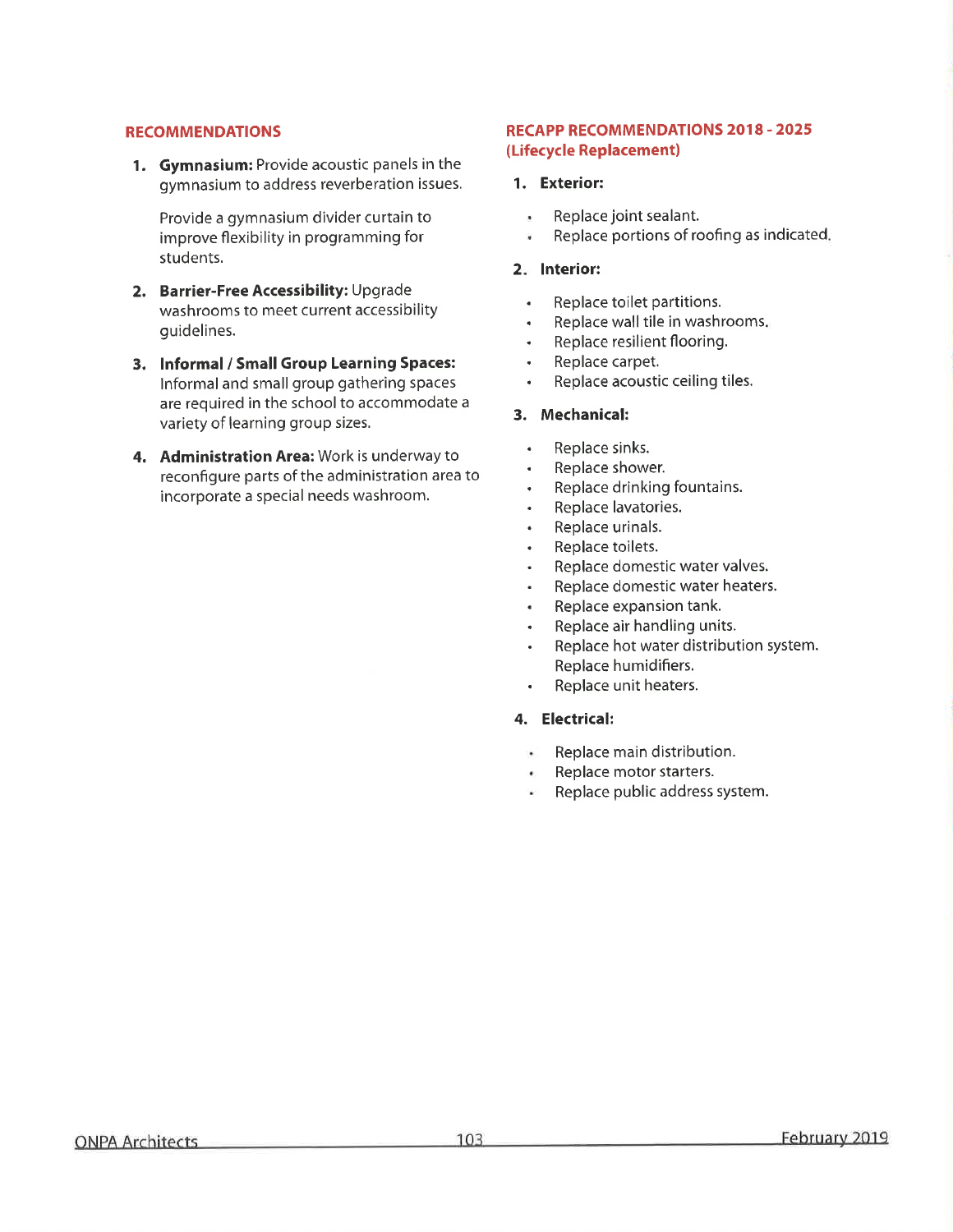#### **AREA COMPARISON CHART**

| <b>Existing School</b><br>(474 Capacity) |                   | <b>Provincial Guidelines</b><br>(500 Capacity K-6 School) |                   | Variance |
|------------------------------------------|-------------------|-----------------------------------------------------------|-------------------|----------|
| <b>Instructional Space</b>               | <b>Total Area</b> | <b>Instructional Space</b>                                | <b>Total Area</b> |          |
| 14 Classrooms                            | 913.65            | 14 Classrooms @ 80m2                                      | 1120              | (206.3)  |
| 1 Science Classrooms                     | 93.81             | 2 Science Classrooms @ 95m2                               | 190               | (96.2)   |
| 1 Large Ancillary                        | 89.91             | 1 Large Ancillary @ 130m2                                 | 130               | (40.1)   |
| 1 Small Ancillary                        | 74.00             | 3 Small Ancillary @ 90m2                                  | 270               | (196.0)  |
| 1 Gymnasium                              | 460.46            | 1 Gymnasium                                               | 430               | 30.5     |
| 1 Gym Storage                            | 29.88             | 1 Gym Storage                                             | 43                | (13.1)   |
| 1 Library                                | 140.43            | 1 Library                                                 | 200               | (59.6)   |
| Subtotal:                                | 1802.14           | Subtotal:                                                 | 2383              | (580.9)  |
| <b>Total Instructional</b>               | 1802.14           | <b>Total Instructional Area:</b>                          | 2383              | (580.9)  |
| <b>Number of Instructional Spaces:</b>   | 20                | Number of Instructional Spaces:                           | 23                | (3)      |
| <b>Non-Instructional Space</b>           | <b>Total Area</b> | Non-Instructional Space                                   | <b>Total Area</b> |          |
| Admin/Staff Areas                        | 306.88            | Admin/Staff Areas                                         | 307               | (0.1)    |
| Wrap Around & Collaboration Space        | 22.51             | Wrap Around & Collaboration Space                         | 30                | (7.5)    |
| Mechanical & Meter Rooms                 | 84.65             | Mechanical & Meter Rooms                                  | 162               | (77.4)   |
| Recycle Room (LEED)                      | 0.00              | Recycle Room (LEED)                                       | 11                | (11,0)   |
| Physical Education                       | 0.00              | Physical Education                                        | 70                | (70.0)   |
| Circulation                              | 0.00              | Circulation                                               | $\Omega$          | 0.0      |
| Wall Area                                | 0.00              | Wall Area                                                 | 0                 | 0.0      |
| Storage                                  | 81.95             | Storage                                                   | 83                | (1.1)    |
| Washrooms                                | 127.02            | Washrooms                                                 | 60                | 67.0     |
| Accessible Washroom Facility             | 8.28              | Accessible Washroom Facility                              | 12                | (3.7)    |
| Flexible Space                           | 0.00              | <b>Flexible Space</b>                                     | 120               | (120.0)  |
| Wiring Network                           | 0.00              | Wiring Network                                            | 30                | (30.0)   |
| <b>Total Non-Instructional</b>           | 631.30            | <b>Total Non-Instructional</b>                            | 885               | (253.7)  |
| <b>Total Area</b>                        | 2433.44           | <b>Total Area</b>                                         | 3268              | (834.6)  |

### SANDHILLS ELEMENTARY SCHOOL **GRADES K-3**

Total Area 2433.44 Area per Student

 $n/a$ 

Total Area Area per Student

 $8,30$ 

NOTES: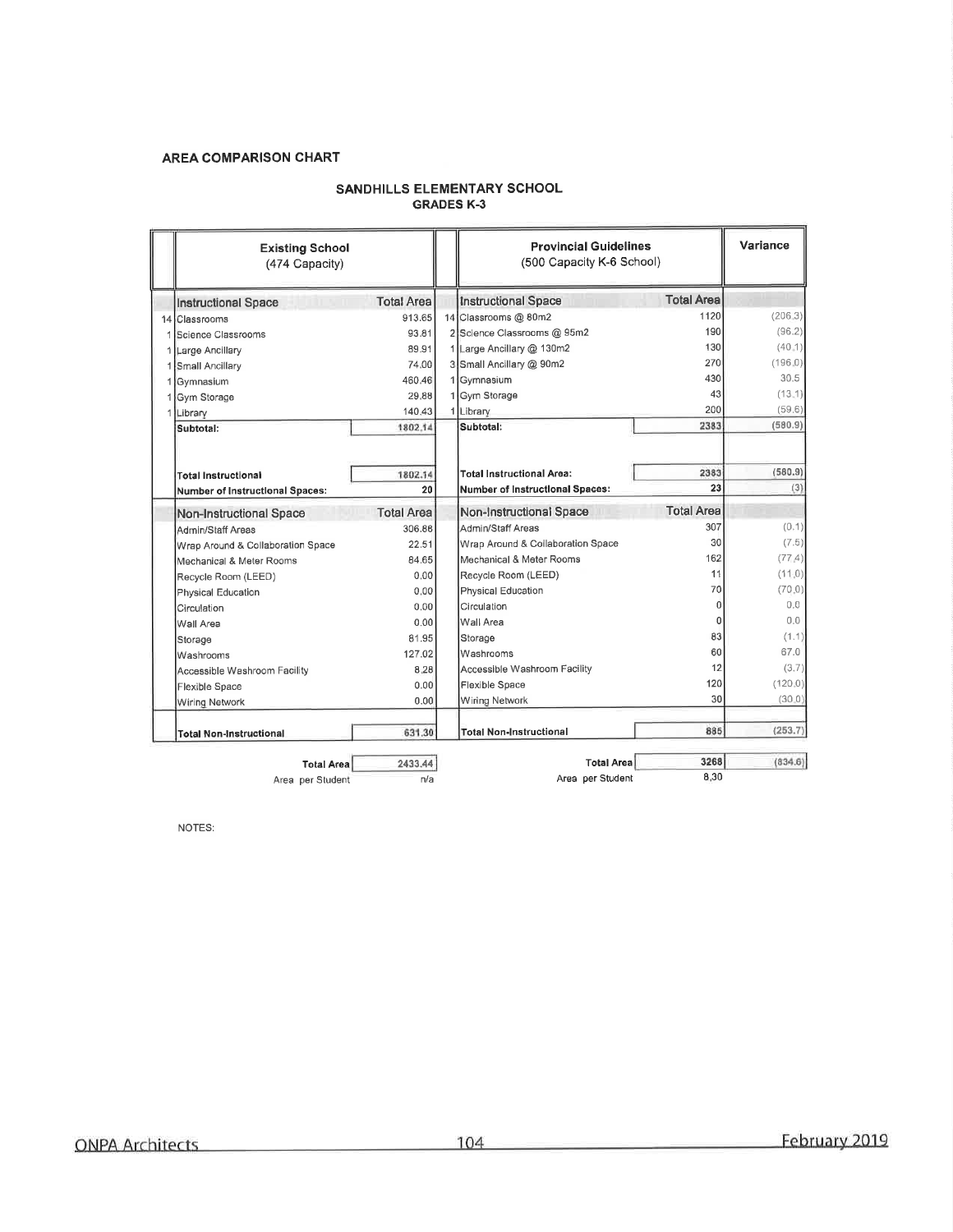## **2019 COMMENTS AND OBSERVATIONS**